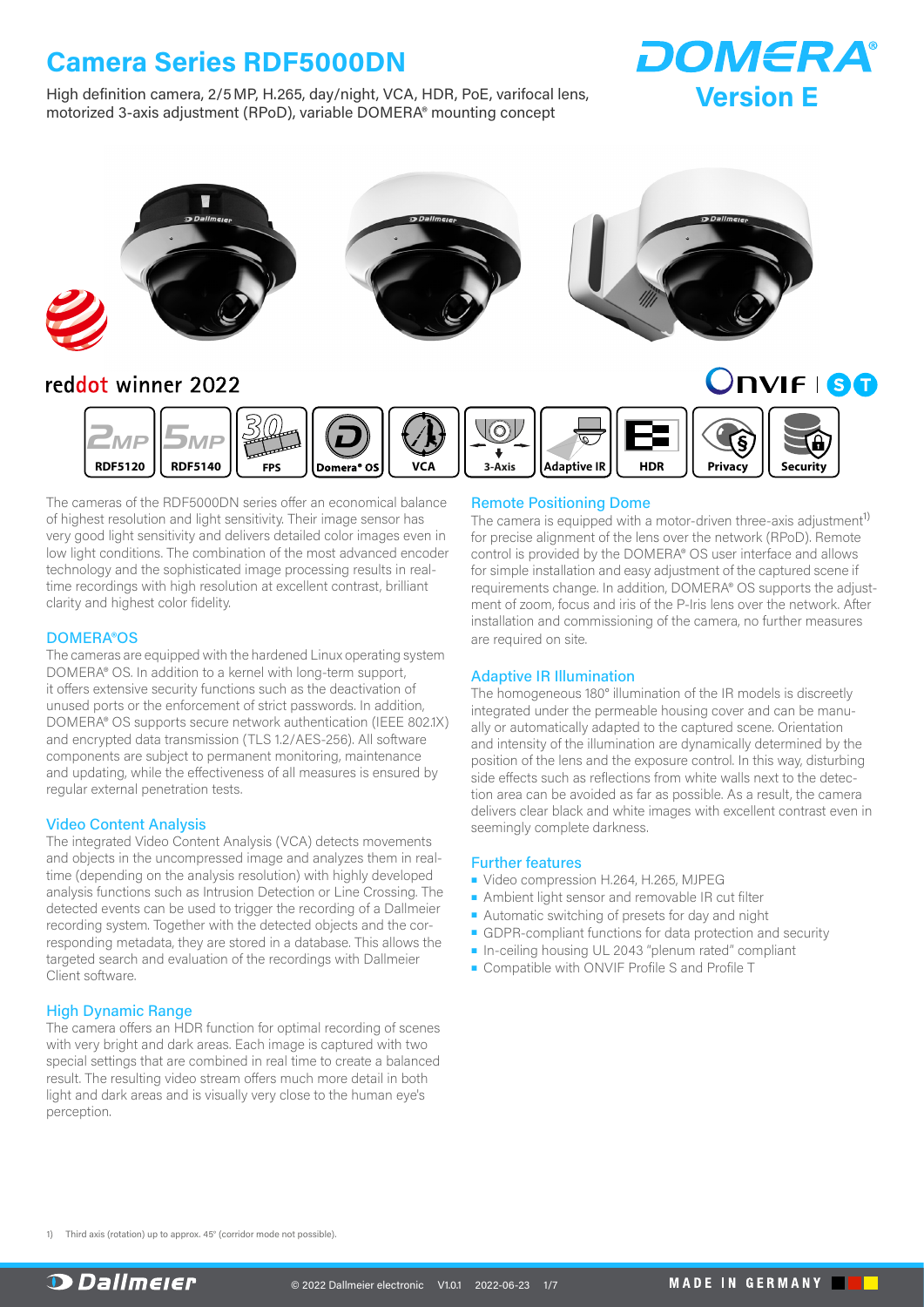High definition camera, 2/5MP, H.265, day/night, VCA, HDR, PoE, varifocal lens, motorized 3-axis adjustment (RPoD), variable DOMERA® mounting concept



| Series 5120 Version E                     |                                                                                                                                                                                                                                                                                                                                             |
|-------------------------------------------|---------------------------------------------------------------------------------------------------------------------------------------------------------------------------------------------------------------------------------------------------------------------------------------------------------------------------------------------|
| 008678.401                                | <b>RDF5120DN (E)</b><br>High definition camera, 2 MP, H.265, day/night, VCA, HDR, PoE, DOMERA® in-ceiling<br>housing with motor-driven three-axis adjustment, design cover black IR translucent <sup>2</sup> ,<br>motor-driven varifocal lens F1.4 / 3 - 10 mm<br>(expected to be available as of 07/2022)                                  |
| 008678.402                                | <b>RDF5120DN (E)</b><br>High definition camera, 2MP, H.265, day/night, VCA, HDR, PoE, DOMERA® in-ceiling<br>housing with motor-driven three-axis adjustment, design cover black IR translucent <sup>2</sup> ,<br>motor-driven varifocal lens F1.8 / 12 - 40 mm<br>(expected to be available as of 07/2022)                                  |
| <b>Series 5140 Version E</b>              |                                                                                                                                                                                                                                                                                                                                             |
| 008679.401                                | <b>RDF5140DN (E)</b>                                                                                                                                                                                                                                                                                                                        |
|                                           | High definition camera, 5 MP, H.265, day/night, VCA, HDR, PoE, DOMERA® in-ceiling<br>housing with motor-driven three-axis adjustment, design cover black IR translucent <sup>2</sup> ,<br>motor-driven varifocal lens F1.4 / 3 - 10 mm<br>(expected to be available as of 07/2022)                                                          |
| 008679.402                                | <b>RDF5140DN (E)</b><br>High definition camera, 5 MP, H.265, day/night, VCA, HDR, PoE, DOMERA® in-ceiling<br>housing with motor-driven three-axis adjustment, design cover black IR translucent <sup>2</sup> ,<br>motor-driven varifocal lens F1.8 / 12 - 40 mm<br>(expected to be available as of 07/2022)                                 |
|                                           |                                                                                                                                                                                                                                                                                                                                             |
| Illumination (series RDF5000DN version E) |                                                                                                                                                                                                                                                                                                                                             |
| 008680                                    | <b>DOMERA® IR LED Stripe</b><br>Illumination for DOMERA® in-ceiling housing, three IR LEDs with 180° in total,<br>individual control of the intensity of individual LEDs or automatic adjustment<br>to the captured scene, recommended for version E models with 3-10 mm lens,<br>(expected to be available as of Q4/2022, ex factory only) |
|                                           |                                                                                                                                                                                                                                                                                                                                             |
| <b>Housing cover</b>                      |                                                                                                                                                                                                                                                                                                                                             |
| 008408                                    | <b>DOMERA® Housing Cover Aluminium LED Black</b><br>Aluminium housing cover for DOMERA® in-ceiling housing, can be combined<br>with DOMERA® Surface Mount Adapter and DOMERA® Wall Bracket, black,<br>with cut-outs for IR and white light LEDs <sup>3)</sup>                                                                               |
| 008529                                    | <b>DOMERA® Housing Cover Aluminium Black</b><br>Aluminium housing cover for DOMERA® in-ceiling housing, can be combined<br>with DOMERA® Surface Mount Adapter and DOMERA® Wall Bracket, black,<br>cannot be combined with cameras with DOMERA® Dual Matrix LED Ring                                                                         |
| 008410                                    | <b>DOMERA® Housing Cover Aluminium White</b><br>Aluminium housing cover for DOMERA® in-ceiling housing, can be combined<br>with DOMERA® Surface Mount Adapter and DOMERA® Wall Bracket, white,<br>cannot be combined with cameras with DOMERA® Dual Matrix LED Ring                                                                         |
| <b>Adapter</b>                            |                                                                                                                                                                                                                                                                                                                                             |
| 008407                                    | <b>DOMERA®</b> Surface Mount Adapter<br>Adapter for surface mounting a DOMERA® in-ceiling housing, safety rope included,<br>polycarbonate, white                                                                                                                                                                                            |
| 008209                                    | <b>DOMERA® Wall Bracket</b><br>Multifunctional bracket for mounting a DOMERA® in-ceiling housing on a wall or pole,<br>compatible with the Mountera® Vandalproof Pole Adapter and the Mountera® Box,<br>safety rope included, aluminum, white                                                                                               |

<span id="page-1-0"></span>2) Installation without tool, IR transmission 70%, white light transmission 10%, reflection-free at tilt from 25° to 90°<br>3) Installation with tool, IR transmission 100%, white light transmission 100%, reflection-free

<span id="page-1-1"></span>

**D** Dallmeier

MADE IN GERMANY **THE**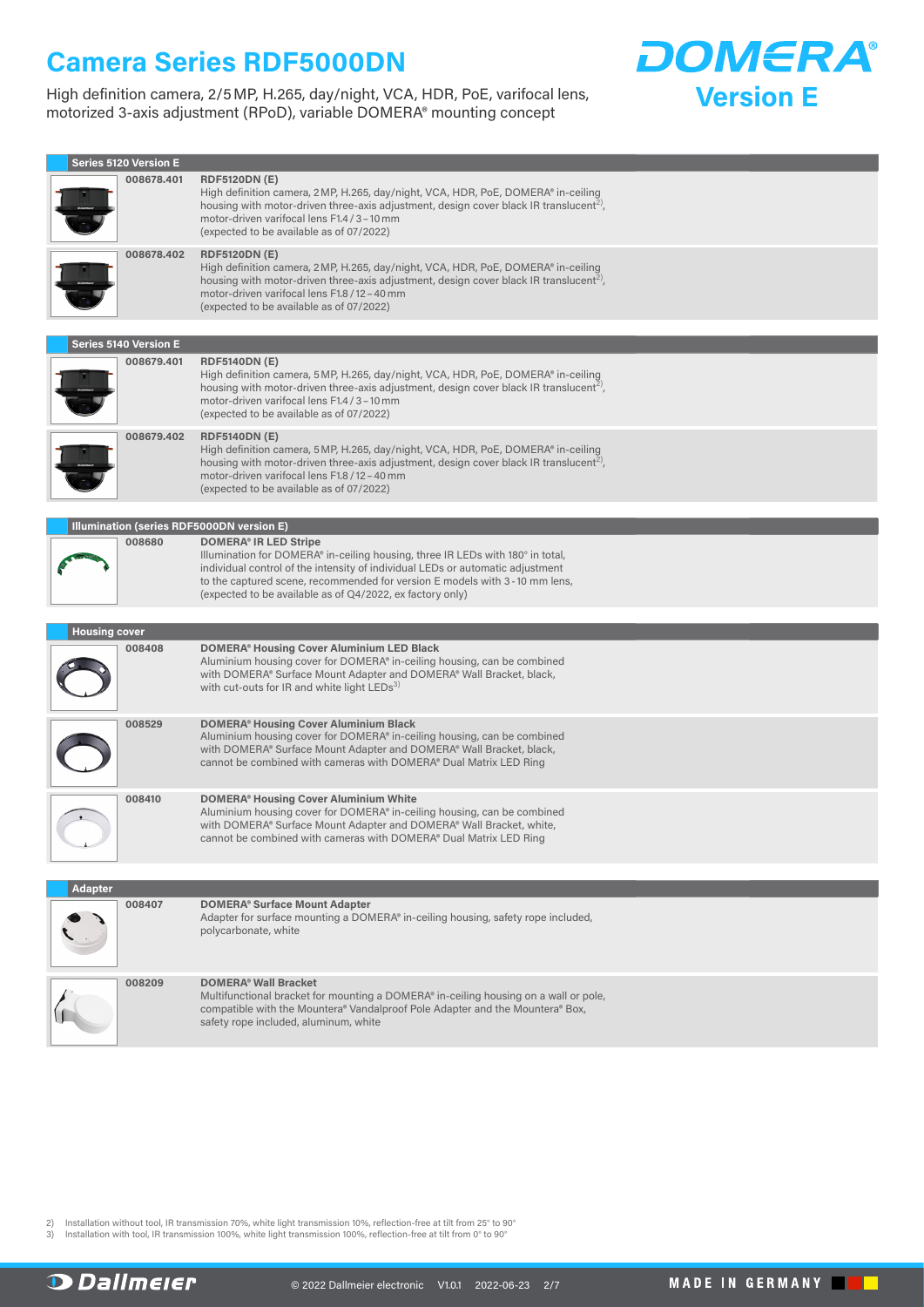High definition camera, 2/5MP, H.265, day/night, VCA, HDR, PoE, varifocal lens, motorized 3-axis adjustment (RPoD), variable DOMERA® mounting concept



| <b>Extensions</b>   |        |                                                                                                                                                                                                                                                                                             |  |  |
|---------------------|--------|---------------------------------------------------------------------------------------------------------------------------------------------------------------------------------------------------------------------------------------------------------------------------------------------|--|--|
|                     | 008421 | <b>DOMERA® Breakout Cable</b><br>Breakout cable with 1x Audio IN <sup>4)</sup> , 1x Audio OUT <sup>4)</sup> with NF amplifier 1.4 W,<br>2x Contact IN, 2x Contact OUT, 1x power supply<br>(expected to be available as of Q4/2022)                                                          |  |  |
|                     | 008423 | <b>DOMERA® Passive Heating Kit</b><br>Fan based heating by using the waste heat of the electronic components (approx. 6W)<br>to prevent fogging on the inside of the dome, manual remote control via DOMERA® OS<br>user interface (expected to be available as of Q4/2022, ex factory only) |  |  |
|                     |        |                                                                                                                                                                                                                                                                                             |  |  |
| <b>Power supply</b> |        |                                                                                                                                                                                                                                                                                             |  |  |
|                     | 004316 | PoE Midspan 30W<br>Midspan power supply unit, 1x Ethernet port, 10/100/1000Base-T, 802.3at, 802.3af, 30 W                                                                                                                                                                                   |  |  |
|                     |        |                                                                                                                                                                                                                                                                                             |  |  |

**Included Support and License Interval Camera Support and License Interval Basic**

License for the use of the support services of the Support Level Basic for 60 months,<br>license for the update of Domera® OS with updates, upgrades and security updates<sup>5)</sup> for 12 months, unlimited license for the use of the VCA Motion Detection function, bring-in warranty for 24 months

#### **Optional Maintenance**

**008416 Camera Software Maintenance (Plus 12 Months)**  License for the update of Domera® OS with updates, upgrades and security updates<sup>[5\)](#page-2-1)</sup> for 12 months

<span id="page-2-1"></span><span id="page-2-0"></span>4) The Audio I/O function is not supported by the RDF5000 series cameras.d.<br>5) Security updates for relevant CVE vulnerabilities that become known will be provided (subject to technical feasibility) for the entire runtim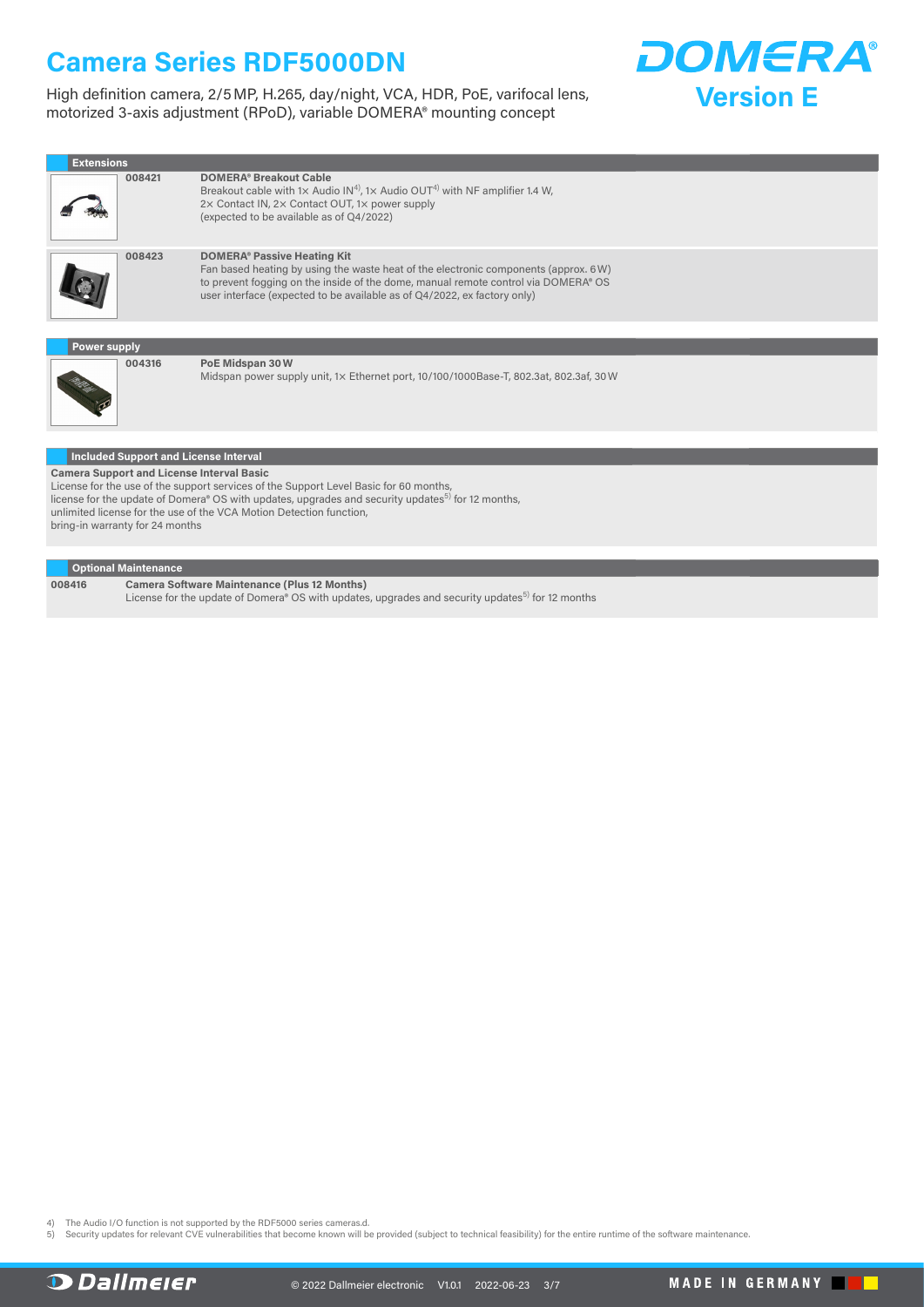High definition camera, 2/5MP, H.265, day/night, VCA, HDR, PoE, varifocal lens, motorized 3-axis adjustment (RPoD), variable DOMERA® mounting concept



| <b>Sensor</b>                                                          |                                                                                                                                      |                                                                                                                                                                                 |
|------------------------------------------------------------------------|--------------------------------------------------------------------------------------------------------------------------------------|---------------------------------------------------------------------------------------------------------------------------------------------------------------------------------|
| <b>Type</b>                                                            | 1/2.8" CMOS                                                                                                                          |                                                                                                                                                                                 |
| Number of sensor pixels                                                | 5MP (2592 × 1944)                                                                                                                    |                                                                                                                                                                                 |
| Light sensitivity                                                      | Models with IR illumination:<br>0 lux (IR LED ON)                                                                                    |                                                                                                                                                                                 |
|                                                                        | Models without IR illumination:<br>$< 0.03$ lux (AGC ON)                                                                             |                                                                                                                                                                                 |
| Dynamic range                                                          | > 100 dB with HDR                                                                                                                    |                                                                                                                                                                                 |
| Signal to noise ration                                                 | $> 50$ dB                                                                                                                            |                                                                                                                                                                                 |
|                                                                        |                                                                                                                                      |                                                                                                                                                                                 |
| <b>Lens</b>                                                            | F1.4 / 3 - 10 mm                                                                                                                     | F1.8 / 12 - 40 mm                                                                                                                                                               |
| <b>Type</b>                                                            | Motor-driven varifocal lens                                                                                                          | Motor-driven varifocal lens                                                                                                                                                     |
| Format / Mount                                                         | 1/3" Board Lens                                                                                                                      | 1/3" Board Lens                                                                                                                                                                 |
| Focal length                                                           | $3 - 10$ mm                                                                                                                          | $12 - 40$ mm                                                                                                                                                                    |
| Iris range                                                             | F1.4 - Closed                                                                                                                        | F1.8 - Closed                                                                                                                                                                   |
| Iris control                                                           | P-Iris (motor-driven)                                                                                                                | P-Iris (motor-driven)                                                                                                                                                           |
| Zoom / Focus control                                                   | Motor-driven                                                                                                                         | Motor-driven                                                                                                                                                                    |
| Minimum object distance                                                | 0.5 <sub>m</sub>                                                                                                                     | 2.5m                                                                                                                                                                            |
| IR corrected                                                           | Yes                                                                                                                                  | Yes                                                                                                                                                                             |
| Available angles of view <sup>6)</sup> ( $H \times V$ )<br>at wide end | 111,0° $\times$ 79,0° @ all 4:3 resolutions<br>111,0° $\times$ 59,2° @ all 16:9 resolutions                                          | $23.8^{\circ} \times 17.7^{\circ}$ @ all 4:3 resolutions<br>23,8° × 13,2° @ all 16:9 resolutions                                                                                |
| Available angles of view <sup>6)</sup> ( $H \times V$ )<br>at tele end | $31,9^{\circ} \times 23,9^{\circ}$ @ all 4:3 resolutions<br>$31,9^{\circ} \times 17,8^{\circ}$ @ all 16:9 resolutions                | $8,3^{\circ}\times6,2^{\circ}$ @ all 4:3 resolutions<br>$8,3^{\circ} \times 4,7^{\circ}$ @ all 16:9 resolutions)                                                                |
|                                                                        |                                                                                                                                      |                                                                                                                                                                                 |
| <b>Format and Encoding</b>                                             | <b>RDF5120DN version E</b>                                                                                                           | <b>RDF5140DN version E</b>                                                                                                                                                      |
| Video standard                                                         | SDTV (PAL/NTSC)<br>HDTV (SMPTE 296M, SMPTE 274M)                                                                                     |                                                                                                                                                                                 |
| Resolution 4:3                                                         | 1,5 MP (1440 $\times$ 1080) @ 25/30 fps<br>1,2 MP (1280 $\times$ 960) @ 25/30 fps<br>$640 \times 480$ , 320 $\times$ 240 @ 25/30 fps | 5 MP (2592 × 1944) @ 15 fps<br>3 MP (2016 × 1504) @ 25/30 fps<br>1,5 MP (1440 × 1080) @ 25/30 fps<br>1,2 MP (1280 $\times$ 960) @ 25/30 fps<br>640 × 480, 320 × 240 @ 25/30 fps |
| Resolution 16:9                                                        | 1080p (1920 × 1080) @ 25/30 fps<br>720p (1280 × 720) @ 25/30 fps<br>640 × 480, 640 × 368, 480 × 272, 320 × 240 @ 25/30 fps           | 4 MP (2592 × 1456) @ 25/30 fps<br>1080p (1920 × 1080) @ 25/30 fps<br>720p (1280 × 720) @ 25/30 fps<br>640 × 480, 640 × 368, 480 × 272, 320 × 240 @ 25/30 fps                    |
| Video compression                                                      | H.264, H.265, MJPEG                                                                                                                  |                                                                                                                                                                                 |
| Frame rate                                                             | Up to 30 fps                                                                                                                         |                                                                                                                                                                                 |
| Video bit rate                                                         | 1–12 Mbps, constant and variable bit rate with priority setting for image quality <sup>7</sup>                                       |                                                                                                                                                                                 |
| Video streaming                                                        | $1\times$ stream                                                                                                                     |                                                                                                                                                                                 |
| Live streaming transmission method                                     | Unicast                                                                                                                              |                                                                                                                                                                                 |
| Number of live streams / clients                                       | Up to 4 streams with up to 12 Mbps simultaneously                                                                                    |                                                                                                                                                                                 |

<span id="page-3-0"></span>6) All specifications ±5%. Minor deviations with lenses may be a result of manufacturing tolerances and do not constitute a defect.

<span id="page-3-1"></span>7) If the total available bit rate is not sufficient, not the image quality but the number of frames is adjusted.

**D** Dallmeier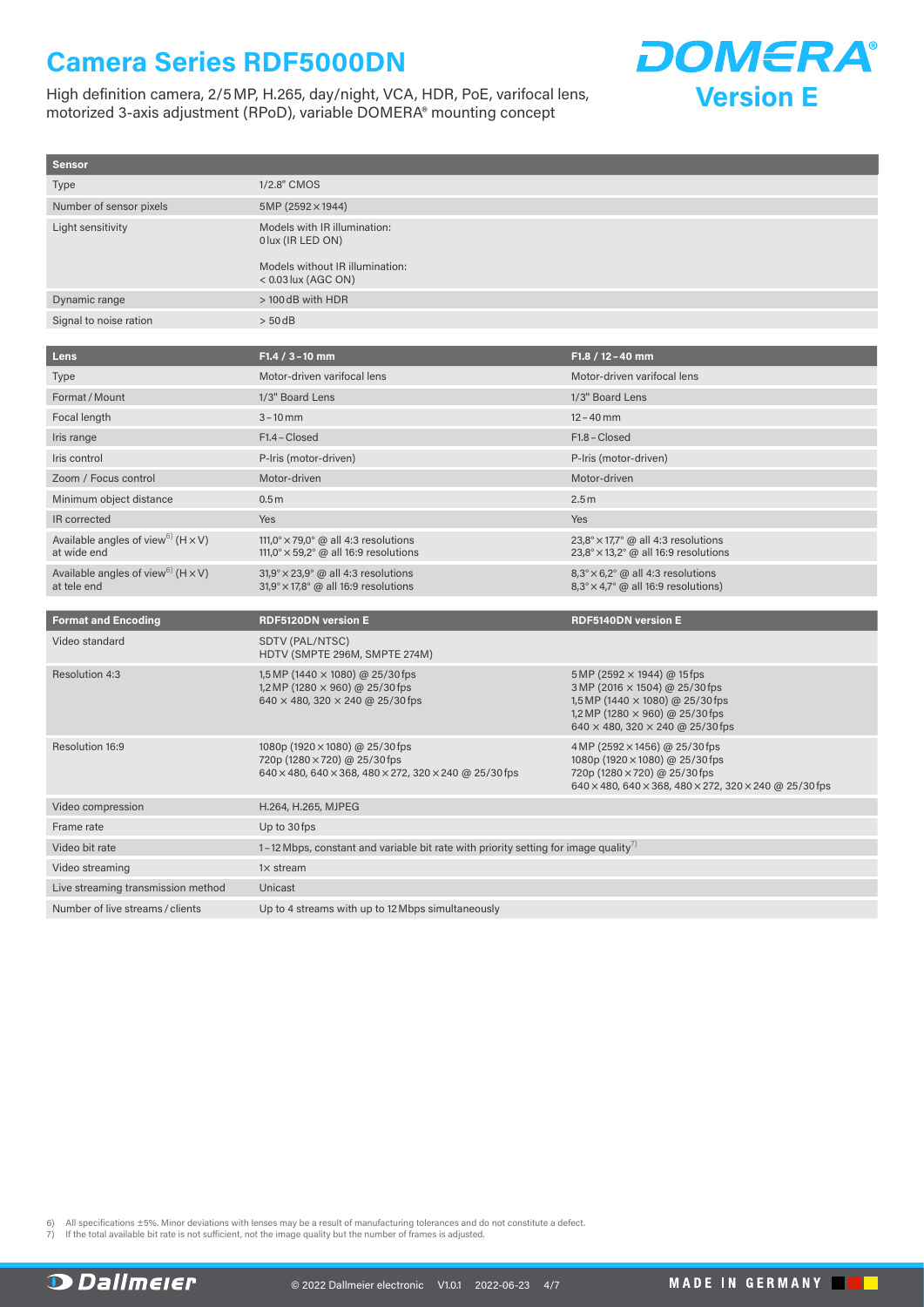High definition camera, 2/5MP, H.265, day/night, VCA, HDR, PoE, varifocal lens, motorized 3-axis adjustment (RPoD), variable DOMERA® mounting concept



| <b>LED Illumination (optional)</b> |                                                                            |  |  |  |
|------------------------------------|----------------------------------------------------------------------------|--|--|--|
| Type                               | Three semi-covert 850 nm IR LEDs                                           |  |  |  |
| Intensity                          | Individually adjustable per LED                                            |  |  |  |
| IR Range                           | Up to approx. 30 m                                                         |  |  |  |
| IR Beam angle                      | Up to approx. 90° per LED, adaptively controlled according to focal length |  |  |  |
| Day/Night switching threshold      | Adjustable                                                                 |  |  |  |

<span id="page-4-1"></span><span id="page-4-0"></span>This product includes software developed by the OpenSSL Project for use in the OpenSSL Toolkit (http://www.openssl.org) and cryptographic software written by Eric Young (eay@cryptsoft.com).

Available only in connection with the optional DOMERA® Breakout Cable

**D** Dallmeier

**Version E**

**DOMERA**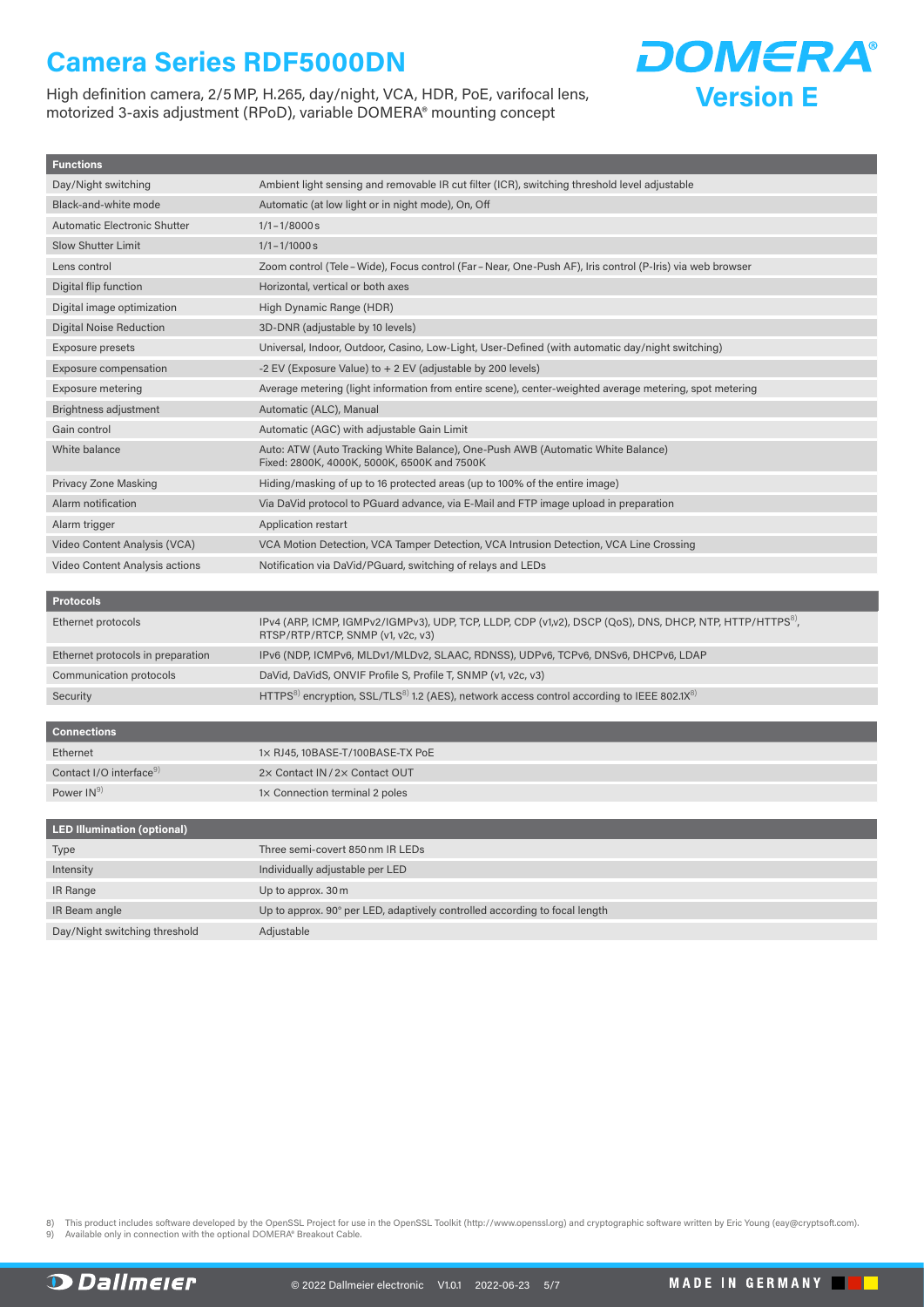High definition camera, 2/5MP, H.265, day/night, VCA, HDR, PoE, varifocal lens, motorized 3-axis adjustment (RPoD), variable DOMERA® mounting concept



| <b>Electrical Data</b>          |                                                                                                                                    |  |  |  |
|---------------------------------|------------------------------------------------------------------------------------------------------------------------------------|--|--|--|
| Voltage supply                  | PoE (Class 0)<br>24 V DC - 48 V DC ±5% (with DOMERA® Breakout Cable)                                                               |  |  |  |
| PoE standard                    | <b>IEEE 802.3af</b>                                                                                                                |  |  |  |
| Power consumption               | Max. 6W                                                                                                                            |  |  |  |
|                                 |                                                                                                                                    |  |  |  |
| <b>Mechanical Data</b>          |                                                                                                                                    |  |  |  |
| <b>Dimensions</b>               | Approx. Ø 171 × H 133 mm (H 137 with surface mount adapter)<br>$\varnothing$ 6.7 x H 5.2 inches (H 5.4 with surface mount adapter) |  |  |  |
| Weight                          | Approx. 1.2 kg (1.4 kg with surface mount adapter)<br>2.6 lb (3.0 lb with surface mount adapter)                                   |  |  |  |
| Adjustment                      | 3-axes (remote positioning over network) <sup>10)</sup>                                                                            |  |  |  |
| <b>Bubble</b>                   | Clear                                                                                                                              |  |  |  |
| Vandal-resistant                | Yes                                                                                                                                |  |  |  |
| IK protection                   | <b>IK10</b>                                                                                                                        |  |  |  |
| IP rating                       | IP55 (in-Ceiling mount or in connection with DOMERA® Surface Mount Adapter)<br>IP66 (in connection with DOMERA® Wall Bracket)      |  |  |  |
| Color                           | In-ceiling housing black<br>Housing cover black                                                                                    |  |  |  |
| <b>Environmental Conditions</b> |                                                                                                                                    |  |  |  |
| Operating temperature           | $-20^{\circ}$ C to +50 $^{\circ}$ C ( $-4^{\circ}$ F to 122 $^{\circ}$ F)                                                          |  |  |  |
| Relative humidity               | 0%-90% RH, non-condensing                                                                                                          |  |  |  |
| <b>Compatibility</b>            |                                                                                                                                    |  |  |  |
| Recording                       | SMAVIA Recording Server V8.x.x<br>SMAVIA Recording Server V9.x.x<br>SeMSy® Recording Server V10.x.x                                |  |  |  |
| Evaluation                      | <b>SMAVIA Viewing Client</b><br>SeMSy <sup>®</sup> Workstation Software<br>SeMSy <sup>®</sup> Compact                              |  |  |  |
|                                 |                                                                                                                                    |  |  |  |
| <b>Miscellaneous</b>            |                                                                                                                                    |  |  |  |
| Ambient light sensor            | Integrated                                                                                                                         |  |  |  |
| Local memory                    | 50 MB RAM memory                                                                                                                   |  |  |  |
| Memory extension                | microSDXC 32/64 GB, Class 10, UHS-I (optional)                                                                                     |  |  |  |
| Configuration and live video    | Via web browser (all major platforms)                                                                                              |  |  |  |
| Languages                       | German, English                                                                                                                    |  |  |  |
| Programming interface           | Open platform for integration into 3rd party systems using API                                                                     |  |  |  |
| <b>ONVIF</b> compliance         | Profile S, Profile T                                                                                                               |  |  |  |
| <b>GDPR</b> compliance          | Supported                                                                                                                          |  |  |  |
|                                 |                                                                                                                                    |  |  |  |
| <b>Approvals/Certifications</b> |                                                                                                                                    |  |  |  |

Type CE, FCC, RCM, IEC/EN 62471 and UL2043 compliant

<span id="page-5-0"></span>10) Third axis (rotation) up to approx. 45° (corridor mode not possible).